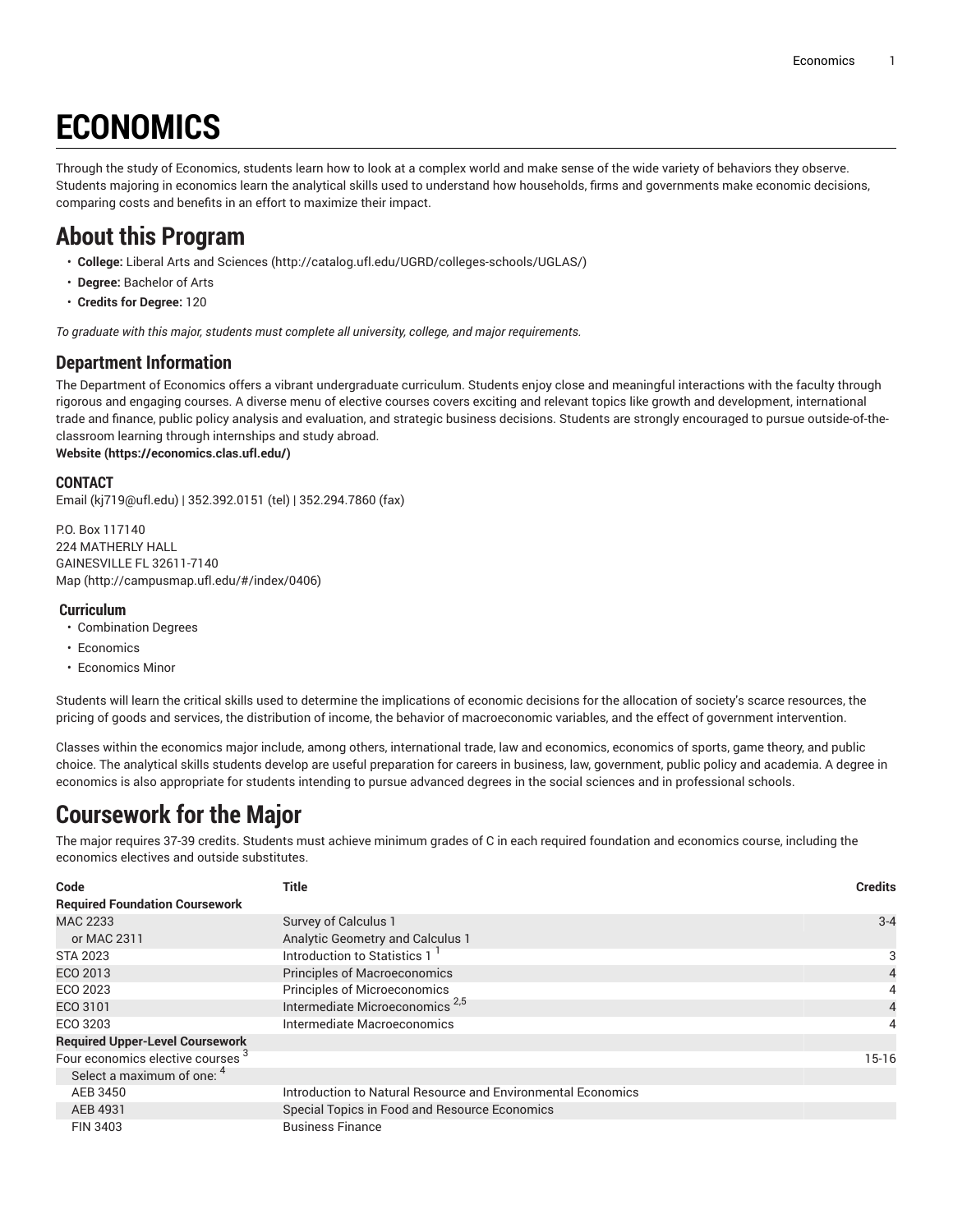| EO 3502              | Economic Geography |           |
|----------------------|--------------------|-----------|
| <b>Total Credits</b> |                    | $37 - 39$ |

- 1 Students taking advanced statistics might not be required to take STA 2023.
- $\overline{2}$ Complete ECO 3101 early in the sequence, because it is a prerequisite for some economics electives.
- 3 Defined as any 3000 or 4000 level course with an ECO, ECP, or ECS prefix; not including ECO 3101, ECO 3203, ECP 3703, ECO 4905, or ECO 4941. Course prerequisites are strictly enforced.
- 4 This substitute cannot double count toward the CLAS 3000-level elective requirement.
- 5 Students cannot receive credit for both ECO 3101 and ECP 3703.

### **Recommended Coursework**

Students planning to pursue graduate study in economics should consider a minor in mathematics or statistics or take the following mathematics and statistics courses:

| Code            | <b>Title</b>                             | <b>Credits</b> |
|-----------------|------------------------------------------|----------------|
| ECO 4421        | Econometrics                             | $\overline{4}$ |
| or STA 4210     | <b>Regression Analysis</b>               |                |
| MAC 2311        | Analytic Geometry and Calculus 1         | 4              |
| MAC 2312        | Analytic Geometry and Calculus 2         | 4              |
| MAC 2313        | Analytic Geometry and Calculus 3         |                |
| MAP 2302        | <b>Elementary Differential Equations</b> |                |
| MAS 3114        | <b>Computational Linear Algebra</b>      |                |
| or MAS 4105     | Linear Algebra 1                         |                |
| MAA 4211        | Real Analysis and Advanced Calculus 1    |                |
| <b>STA 4321</b> | Introduction to Probability              |                |
| <b>STA 4322</b> | Introduction to Statistics Theory        |                |

1 Students taking advanced statistics might not be required to take STA 2023.

### **Overseas Studies**

Economics students are strongly encouraged to complete a study abroad or internship abroad program. The College of Liberal Arts and Sciences' Beyond 120 program, the Heavener School of Business' International Programs Office, and the UF International Center offer several excellent study abroad programs that allow economics majors the opportunity to study or work abroad and still make timely progress toward their degree requirements. Contact the undergraduate coordinator or a study abroad advisor for more information.

#### **Critical Tracking**

Critical Tracking records each student's progress in courses that are required for progress toward each major. Please note the critical-tracking requirements below on a per-semester basis.

#### For degree requirements outside of the major, refer to CLAS Degree Requirements: Structure of a CLAS Degree.

Equivalent critical-tracking courses as determined by the State of Florida Common Course [Prerequisites](http://www.flvc.org/cpp/displayRecord.jsp?cip=450601&track=01) ([http://www.flvc.org/cpp/displayRecord.jsp?](http://www.flvc.org/cpp/displayRecord.jsp?cip=450601&track=01) [cip=450601&track=01\)](http://www.flvc.org/cpp/displayRecord.jsp?cip=450601&track=01) may be used for transfer students.

### **Semester 1**

• 2.0 UF GPA required

### **Semester 2**

- Complete 1 of 4 courses from ECO 2013, ECO 2023, MAC 2233 and STA 2023 with a 2.5 critical-tracking GPA, excluding ECO 3101
- 2.0 UF GPA required

### **Semester 3**

- Complete 1 additional course of the 4 with a 2.75 critical-tracking GPA, excluding ECO 3101
- 2.0 UF GPA required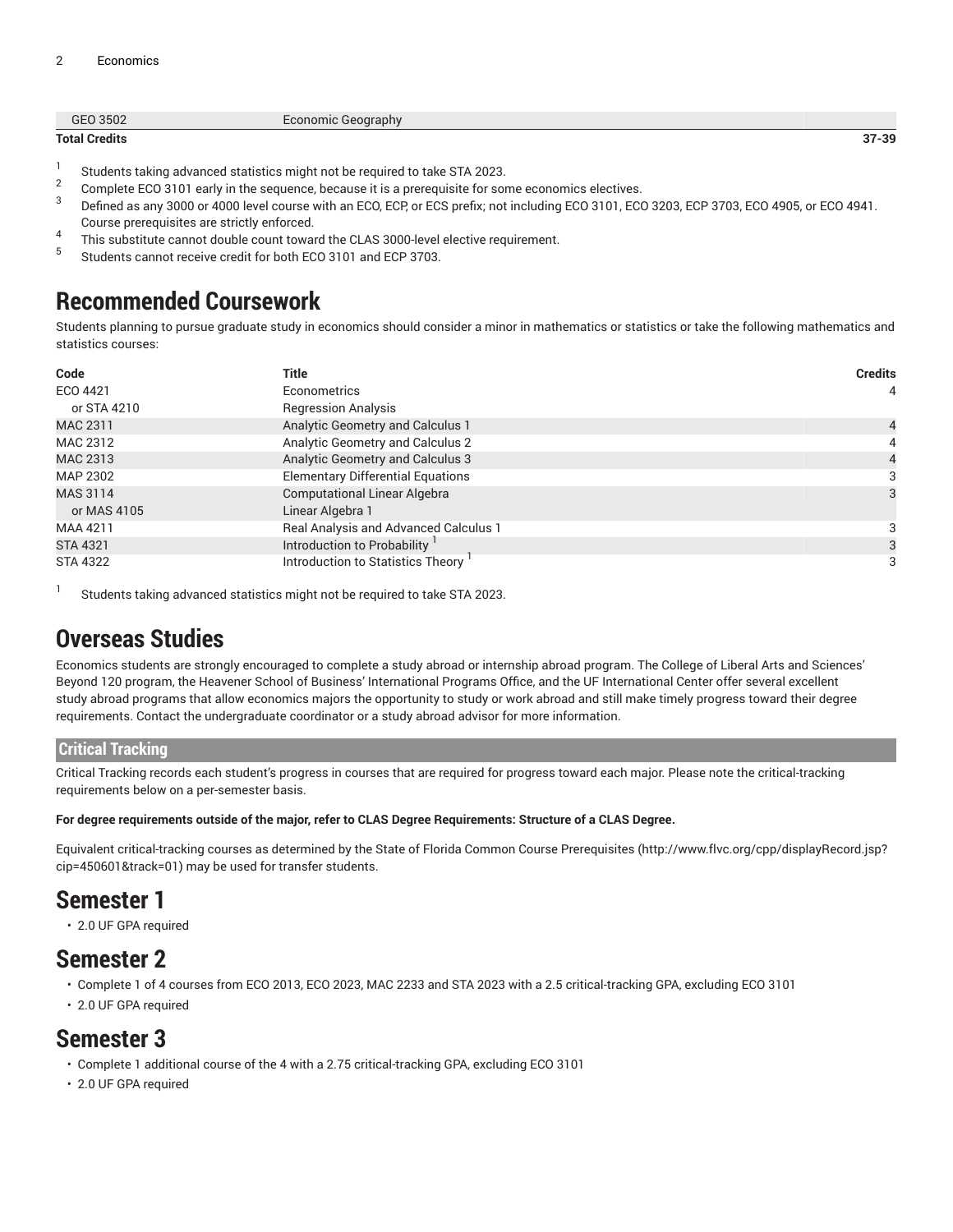### **Semester 4**

- Complete 2 additional courses of the 4 with a 3.0 critical-tracking GPA, excluding ECO 3101
- 2.0 UF GPA required

### **Semester 5**

- Complete ECO 3101 with a minimum grade of C
- Maintain a 3.0 critical-tracking GPA, excluding ECO 3101
- 2.0 UF GPA required

### **SEMESTER 6**

- Complete 1 3000/4000 level Economics course
- 2.0 UF GPA required

### **SEMESTER 7**

- Complete ECO 3203 and 1 additional 3000/4000 level Economics course
- 2.0 UF GPA required

### **SEMESTER 8**

- Complete 2 additional 3000/4000 level Economics courses
- 2.0 UF GPA required

#### **Model Semester Plan**

Students are expected to complete the writing requirement while in the process of taking the courses below. Students are also expected to complete the general education international (GE-N) and diversity (GE-D) requirements concurrently with another general education course (typically, GE-C, H, or S).

FIN 3403, AEB 3450, AEB 4931, and GEO 3502, if taken, do not also count toward the 3000 level or above electives outside of the major.

To remain on track, students must complete the appropriate critical-tracking courses, which appear in bold. These courses must be completed by the terms as listed above in the Critical Tracking criteria.

This semester plan represents an example progression through the major. Actual courses and course order may be different depending on the student's *academic record and scheduling availability of courses. Prerequisites still apply.*

| Course                                                      | <b>Title</b>                                                                                                               | <b>Credits</b> |  |  |
|-------------------------------------------------------------|----------------------------------------------------------------------------------------------------------------------------|----------------|--|--|
| <b>Semester One</b>                                         |                                                                                                                            |                |  |  |
| Quest 1 (Gen Ed Humanities)                                 |                                                                                                                            | 3              |  |  |
| ECO 2023                                                    | Principles of Microeconomics (Critical Tracking; Gen Ed Social and Behavioral Sciences)                                    |                |  |  |
|                                                             | State Core Gen Ed Composition (http://catalog.ufl.edu/UGRD/academic-programs/general-education/#genedcoursestext); Writing | 3              |  |  |
| Requirement                                                 |                                                                                                                            |                |  |  |
| Foreign language                                            |                                                                                                                            | $4 - 5$        |  |  |
|                                                             | <b>Credits</b>                                                                                                             | $14 - 15$      |  |  |
| <b>Semester Two</b>                                         |                                                                                                                            |                |  |  |
| ECO 2013                                                    | Principles of Macroeconomics (Critical Tracking; State Core Gen Ed Social and Behavioral                                   | 4              |  |  |
|                                                             | Sciences)                                                                                                                  |                |  |  |
| MAC 2233                                                    | Survey of Calculus 1 (Critical Tracking; State Core Gen Ed Mathematics)                                                    |                |  |  |
|                                                             | State Core Gen Ed Biological or Physical Sciences (http://catalog.ufl.edu/UGRD/academic-programs/general-education/        |                |  |  |
| #genedcoursestext)                                          |                                                                                                                            |                |  |  |
| Science laboratory (Gen Ed Biological or Physical Sciences) |                                                                                                                            |                |  |  |
| Foreign language                                            |                                                                                                                            | $3-5$          |  |  |
|                                                             | <b>Credits</b>                                                                                                             | $14 - 16$      |  |  |
| <b>Semester Three</b>                                       |                                                                                                                            |                |  |  |
|                                                             | Quest 2 (Gen Ed Biological and Physical Sciences-area not taken in semester 2)                                             | 3              |  |  |
| STA 2023                                                    | Introduction to Statistics 1 (Critical Tracking; Gen Ed Mathematics)                                                       |                |  |  |
|                                                             | State Core Gen Ed Humanities (http://catalog.ufl.edu/UGRD/academic-programs/general-education/#genedcoursestext)           | 3              |  |  |
| Elective (or foreign language if 4-3-3 option)              |                                                                                                                            | 3              |  |  |
| Elective                                                    |                                                                                                                            |                |  |  |
|                                                             | <b>Credits</b>                                                                                                             | 15             |  |  |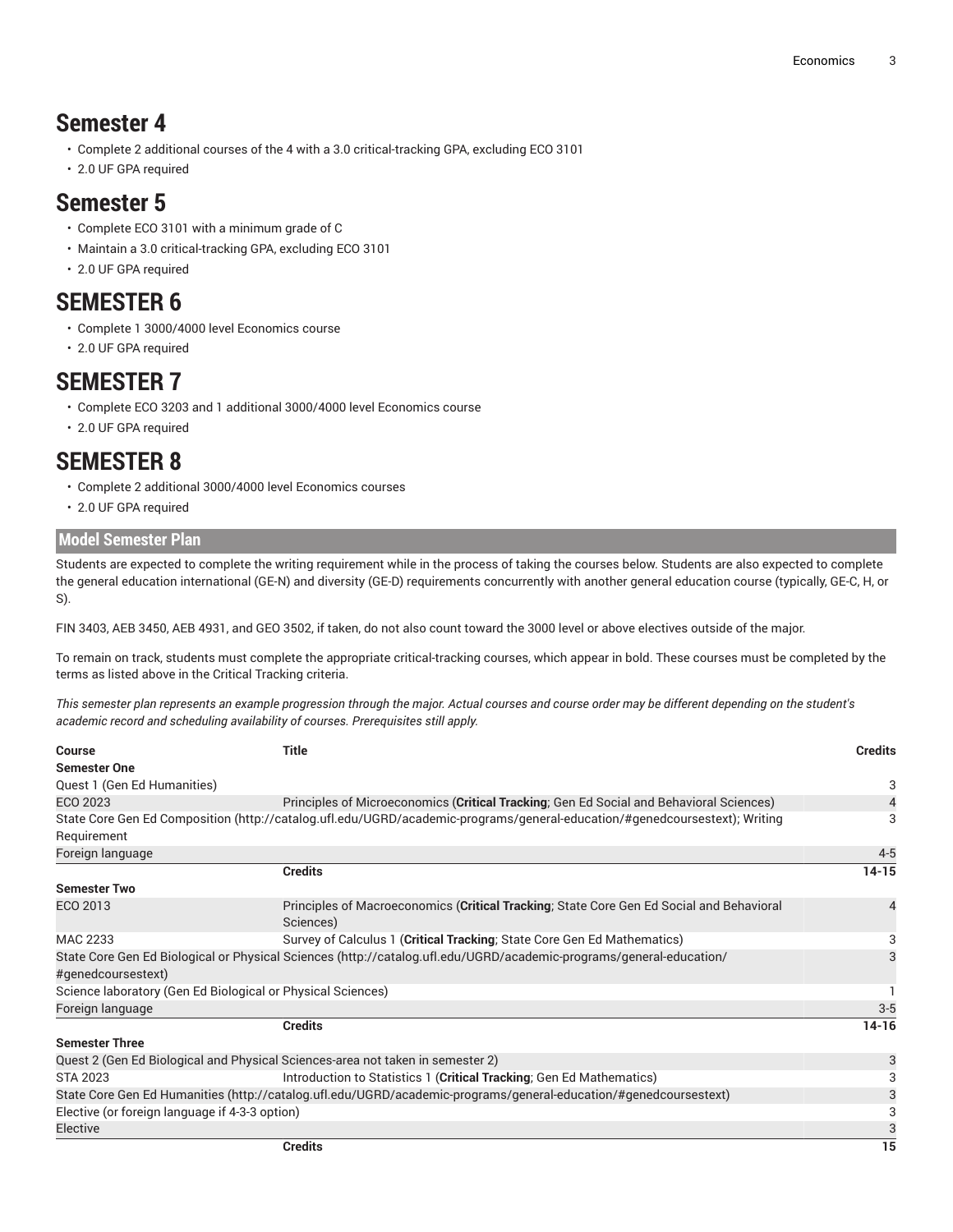|                                               | <b>Total Credits</b>                                                                   | 120          |
|-----------------------------------------------|----------------------------------------------------------------------------------------|--------------|
|                                               | <b>Credits</b>                                                                         | 15           |
| <b>Electives</b>                              |                                                                                        | 5            |
| Electives (3000 level or above, not in major) |                                                                                        | 6            |
| Economics course (3000 level or above)        |                                                                                        | 4            |
| <b>Semester Eight</b>                         |                                                                                        |              |
|                                               | <b>Credits</b>                                                                         | 14           |
| Electives (3000 level or above, not in major) |                                                                                        | 6            |
| Economics course (3000 level or above)        |                                                                                        | 4            |
| ECO 3203                                      | Intermediate Macroeconomics (Critical Tracking)                                        | 4            |
| <b>Semester Seven</b>                         | <b>Credits</b>                                                                         | 17           |
| Electives (3000 level or above, not in major) |                                                                                        | 6            |
| Elective                                      |                                                                                        | 3            |
| Economics courses (3000 level or above)       |                                                                                        | 8            |
| <b>Semester Six</b>                           |                                                                                        |              |
|                                               | <b>Credits</b>                                                                         | 16           |
| Electives                                     |                                                                                        | 9            |
| <b>Gen Ed Biological Sciences</b>             |                                                                                        | $\mathbf{3}$ |
| ECO 3101                                      | Intermediate Microeconomics (Critical Tracking; Gen Ed Social and Behavioral Sciences) | 4            |
| <b>Semester Five</b>                          | <b>Credits</b>                                                                         | 15           |
| <b>Gen Ed Physical Sciences</b>               |                                                                                        | 3            |
| <b>Gen Ed Humanities</b>                      |                                                                                        | 3            |
| <b>Electives</b>                              |                                                                                        | 6            |
| Gen Ed Composition; Writing Requirement       |                                                                                        | 3            |
| <b>Semester Four</b>                          |                                                                                        |              |

#### **Academic Learning Compact**

This major teaches students the skills used to understand how households, firms and governments make economic decisions and the implications of those decisions for resource allocation, pricing, the distribution of income and macroeconomic variables.

### **Before Graduating Students Must**

- Take the Economics Field Test conducted by the ETS. This test will be 10% of the student's grade in ECO 3203.The goal of the Department of Economics is that each student's average score exceeds the national average of 154; however, a score of 154 is not a graduation requirement.
- Students who want to graduate *magna cum laude* or *summa cum laude* must propose and defend an honors thesis before the department's undergraduate committee.
- Complete requirements for the baccalaureate degree, as determined by faculty.

### **Students in the Major Will Learn to**

#### **Student Learning Outcomes (SLOs)**

#### **Content**

1. Identify indifference curves as representations of consumer preferences, and to evaluate these indifference curves in the context of preference relations.

#### **Critical Thinking**

2. Model and analyze unfamiliar social interactions using a formal economic framework.

#### **Communication**

3. Communicate effectively the concept of opportunity costs and tradeoffs.

#### **Curriculum Map**

*I = Introduced; R = Reinforced; A = Assessed*

| <b>Courses</b> | SLO <sub>1</sub> | SLO <sub>2</sub> | <b>SLO 3</b> |
|----------------|------------------|------------------|--------------|
| ECO 2013       | , R, A           | . R, A           |              |
| ECO 2023       | , R, A           | I, R, A          |              |